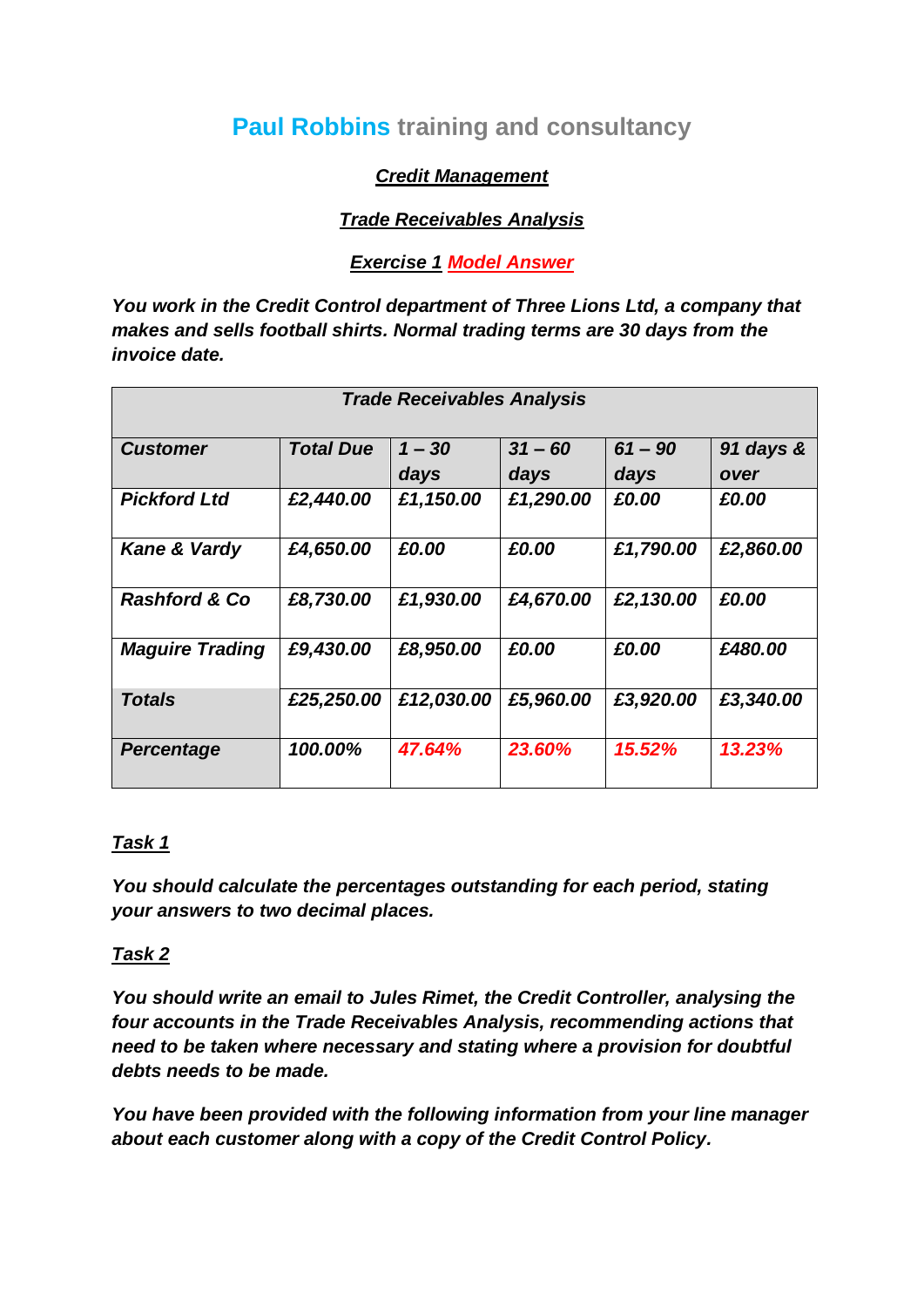### *Customer Information*

## *Pickford Ltd*

*They are one of our oldest customers and are very reliable payers. They have had the same staff in their accounts department for many years and they often take longer to pay than our standard credit terms allow, partly because they still do monthly cheque runs rather than making electronic payments, but respond well to debt chasing and debts never go above 60 days old.*

#### *Kane & Vardy*

*We have been trading with them for just over a year and, whilst they were initially good payers and placed quite a lot of business with us, in the last few months we have not had any new orders from them. It is very difficult to contact their accounts department by telephone as the calls always go to voicemail and they never respond to messages left.*

#### *Rashford & Co*

*They are one of our newest customers and have placed a lot of business with us. They have been rapidly expanding due to public demand for retro football shirts and have contacted our Sales Director several times already asking for longer payment periods and an increase in their credit limit. There appears to be a high level of staff turnover in their accounts department and there are rumours that they have run into financial difficulties.*

#### *Maguire Trading*

*They are our largest and most important customer, with links to most of the Premier League football clubs. Mr Maguire is a highly respected former professional footballer and he always ensures that invoices are paid on time and the business is known for being well managed and highly solvent.*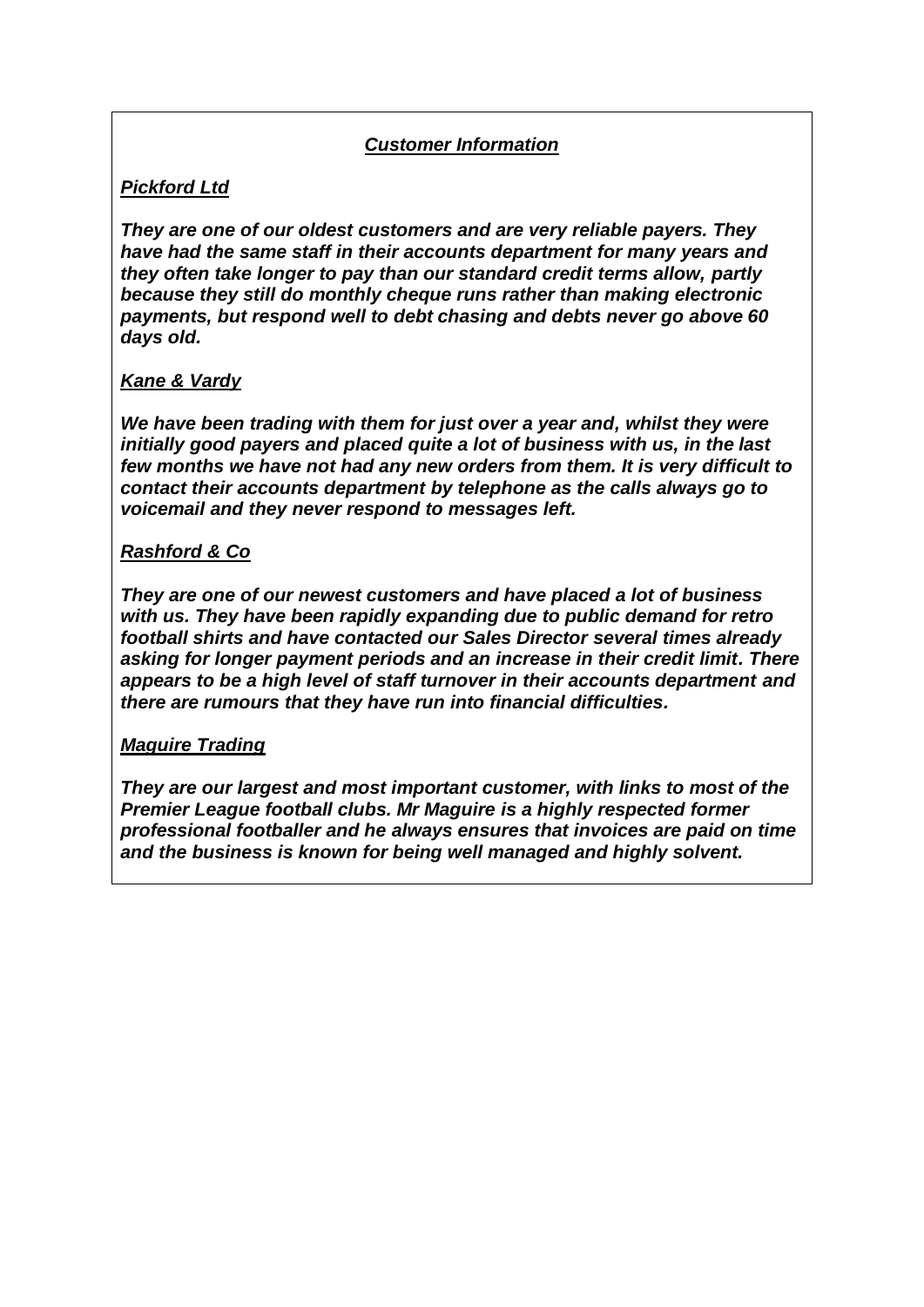## *Extract from the Credit Control Policy of Three Lions Ltd*

*Dealing with Overdue Invoices*

- *1. Standard reminder letter to be sent to the customer when debts exceed the 30 day credit terms*
- *2. Telephone call to the customer when debts are 30 days overdue*
- *3. Account put 'on stop' and standard letter threatening legal action sent to customer by recorded delivery (signed for) when debts are 60 days overdue. Sales Director informed that account is 'on stop'*
- *4. Commencement of legal action against customer to recover monies owed when debts are 90 days overdue, subject to approval from the Finance Director.*

*Note that whilst the rules in the Credit Control Policy should be followed by credit control staff members, it is expected that staff will also apply discretion where necessary.*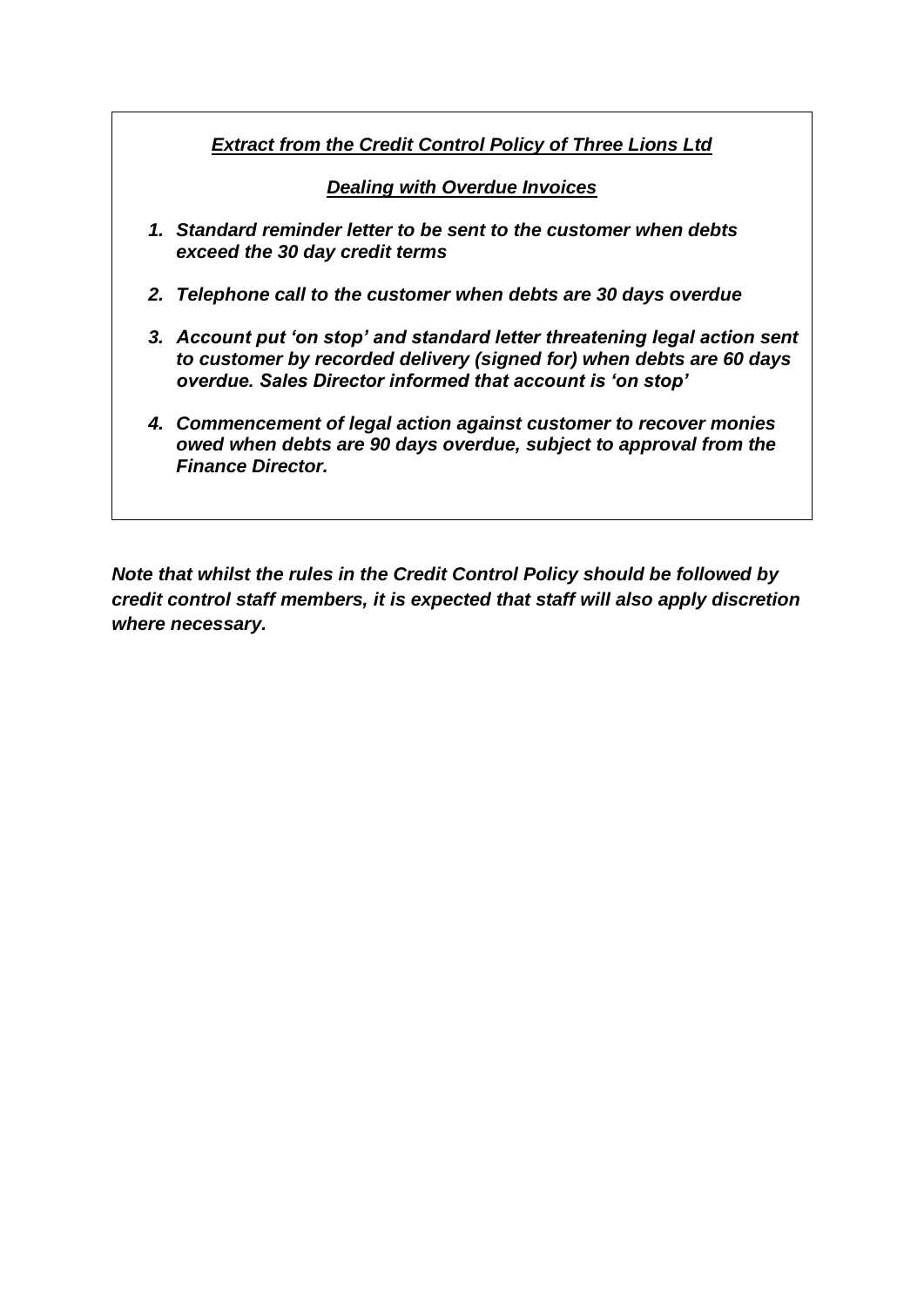| To:      | <b>Jules Rimet</b>                |  |
|----------|-----------------------------------|--|
| From:    | <b>Your Name</b>                  |  |
| Date:    | <b>Today's Date</b>               |  |
| Subject: | <b>Trade Receivables Analysis</b> |  |

#### *Hello Jules,*

*I enclose my findings from the Trade Receivables Analysis of customer accounts that I have undertaken.*

#### *Pickford Ltd*

*They are reliable payers and do not have any outstanding invoices 61 – 90 days or 91 days & over categories. They have got some outstanding invoices in the 31 – 60 day category and, according to the credit control policy, we should send them the standard reminder letter for when debts exceed the 30 day credit terms. This should serve as a reminder for them to make payment and I would expect them to do this shortly, but I will continue to monitor the situation.*

#### *Kane and Vardy*

*We have not had any new business from them in the last few months and their outstanding invoices are in the 61 – 90 days and 91 days & over categories. It is also concerning that it is not possible to contact their accounts department by telephone. We should therefore contact the Finance Director for approval to commence legal action against Kane and Vardy. In the circumstances, I would recommend making a provision for doubtful debts for the whole amount outstanding on their account of £4,650.*

#### *Rashford and Co*

*There are clear indications that they are overtrading and have run into liquidity problems. These include the fact that invoices are significantly overdue and they have contacted our Sales Director several times to ask for an increased credit limit and longer payment terms. The company is also known to have expanded rapidly in recent months. The high level of staff turnover in their accounts department suggests that they are struggling to deal with the amount of business that they have. As some debts are now almost 60 days overdue, in the circumstances, I would recommend putting the account 'on stop' with immediate effect to prevent any more credit sales being made to them. I would also recommend that our Sales Director arranges to meet with them in person next week to discuss their situation. At this stage I would not recommend making a provision for doubtful debts.*